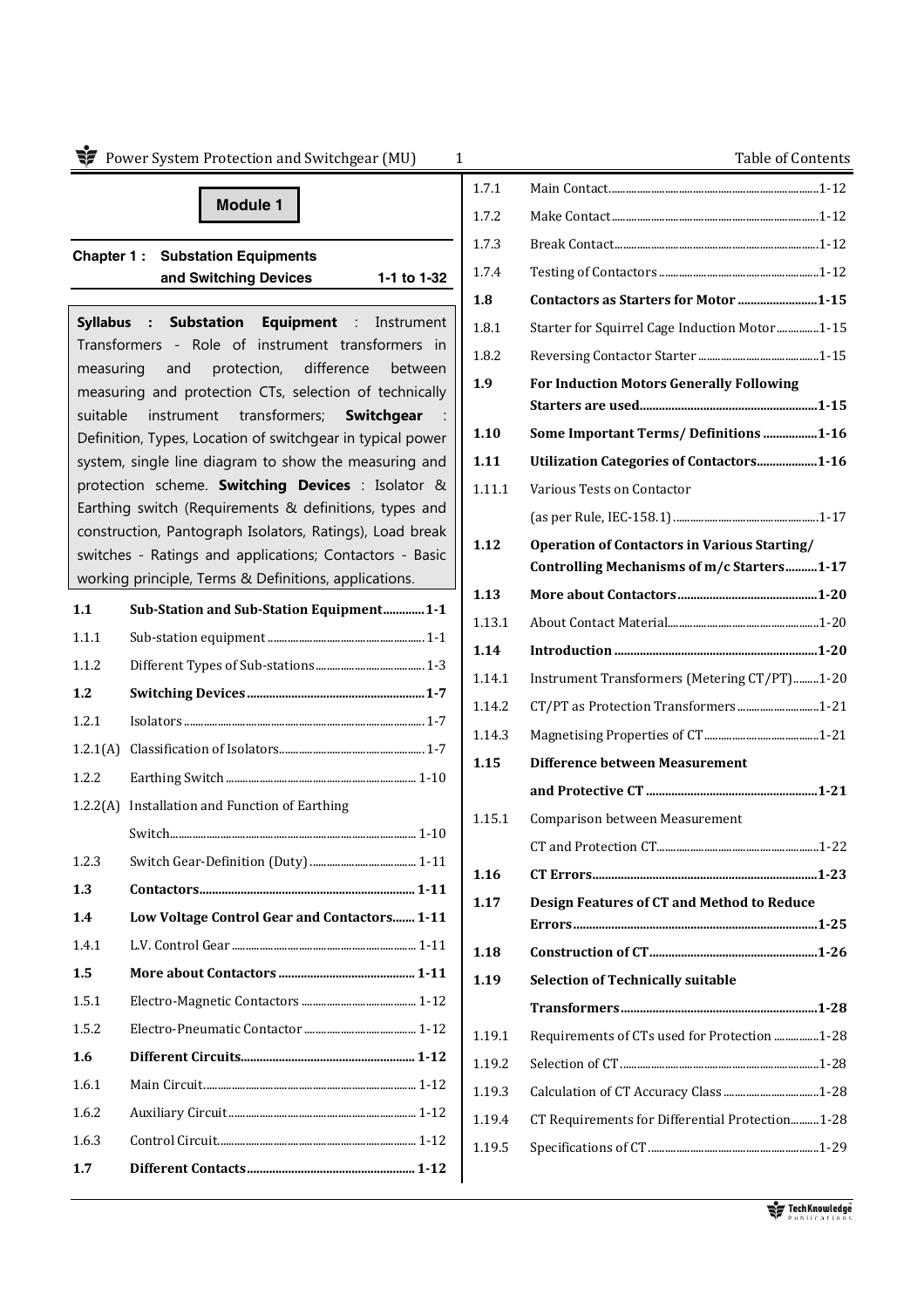| 1.20   | Min. Acceptable Specification of Voltage |  |  |
|--------|------------------------------------------|--|--|
|        |                                          |  |  |
| 1.20.1 |                                          |  |  |
| 1.20.2 |                                          |  |  |
| 1.21   | Comparison between Electromagnetic type  |  |  |
|        |                                          |  |  |
| 1.22   |                                          |  |  |
|        |                                          |  |  |

## **Module 2**

## **Chapter 2 : Circuit Breakers and Fuses 2-1 to 2-58**

**Syllabus : Circuit Breaker :** Arc initiation, arc quenching principles, Re-striking voltage, RRRV, Recovery voltage, Types of Circuit Breakers : For LV application- MCB, MCCB, ELCB, air circuit breakers. For HV application- SF6 circuit breakers, vacuum circuit breakers (working principle, Construction, operating mechanisms, ratings & applications), Mechanical life, Electrical life and testing of circuit breakers. Principle and applications of LV and HV DC circuit breakers.

**Fuses & their applications :** Introduction, classification, working principle and applications of re-wirable and HRC fuses, Expulsion and drop out fuses, Fusing factor, selection of fuse link and cut off characteristics.

| 2.1   |                                                     |
|-------|-----------------------------------------------------|
| 2.1.1 |                                                     |
| 2.1.2 |                                                     |
| 2.1.3 | Medium used for Arc Extinguishing 2-2               |
|       |                                                     |
| 2.1.4 |                                                     |
|       |                                                     |
| 2.1.5 | <b>Expected Properties of Operating</b>             |
|       |                                                     |
| 2.1.6 | Advantages and Disadvantages of Oil as an Arc       |
|       |                                                     |
| 2.2   | General Information of Circuit Breaker2-4           |
| 2.2.1 | Difference between Isolator and Circuit Breaker 2-5 |
| 2.3   |                                                     |
| 2.4   |                                                     |
| 2.4.1 |                                                     |
|       |                                                     |

| 2.4.1(A) |                                                  |
|----------|--------------------------------------------------|
| 2.4.1(B) |                                                  |
| 2.4.1(C) |                                                  |
| 2.4.1(D) |                                                  |
| 2.4.1(E) |                                                  |
| 2.4.2    |                                                  |
| 2.4.3    | Arc Interruption Methods (Quinching)  2-9        |
| 2.4.3(A) |                                                  |
| 2.4.3(B) | Low resistance or Current Zero Interruption or   |
|          | Current Interruption in AC Circuit Breaker2-10   |
| 2.5      | Different Methods of Arc Interruption2-10        |
| 2.5.1    |                                                  |
| 2.5.2    | Cassie's Theory/Energy Balance Theory2-12        |
| 2.5.3    |                                                  |
| 2.6      | Introduction to Rating of Circuit Breaker2-12    |
| 2.6.1    | Different Ratings of C.B. as defined by IEC2-13  |
| 2.6.1(A) |                                                  |
| 2.6.1(B) | Rated Current or Rated Normal Current 2-13       |
| 2.6.1(C) |                                                  |
| 2.6.1(D) |                                                  |
| 2.6.1(E) | Symmetrical Breaking Capacity or                 |
|          |                                                  |
| 2.6.1(F) | <b>Unsymmetrical Breaking Capacity</b>           |
|          | or Unsymmetrical Breaking Current2-15            |
|          | 2.6.1(G) Breaking Capacity Expressed in MVA 2-15 |
| 2.6.1(H) | Symmetrical Breaking Capacity in MVA 2-15        |
| 2.6.1(I) | Unsymmetrical Breaking Capacity in MVA2-15       |
| 2.6.2    | Rated Making Capacity or Making Capacity2-15     |
| 2.6.3    |                                                  |
| 2.6.3(A) |                                                  |
| 2.7      | Restriking Voltage and Other Terms 2-17          |
| 2.7.1    |                                                  |
| 2.7.2    |                                                  |
| 2.7.2(A) | Characteristics of Restricking Voltage2-17       |
| 2.7.3    |                                                  |
| 2.7.4    | RRRV (Rate of Rise of Restriking Voltage)2-17    |
| 2.7.4(A) |                                                  |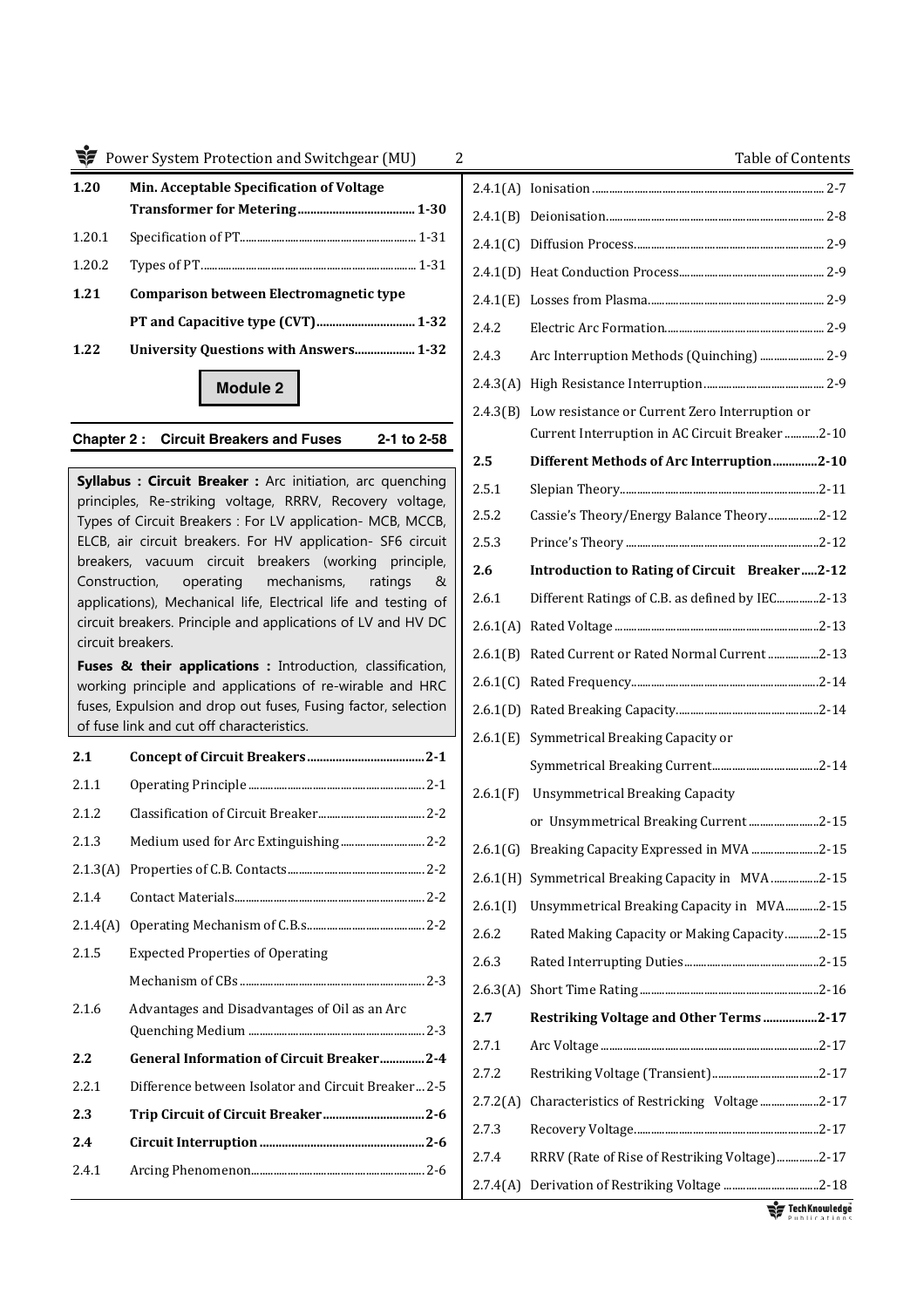|          | <b>N</b> Power System Protection and Switchgear (MU) |
|----------|------------------------------------------------------|
| 2.7.5    | Maximum Value of RRRV and Time                       |
|          |                                                      |
| 2.8      | <b>Detailed Study of Different Types of Circuit</b>  |
|          | <b>Breakers (LT) (Working Principle,</b>             |
|          | <b>Construction, Operating Mechanisms,</b>           |
|          |                                                      |
| 2.8.1    |                                                      |
|          |                                                      |
| 2.8.1(B) |                                                      |
| 2.8.2    | Air Blast Circuit Breakers (ABCB)                    |
|          | (OR Compressed Air Circuit Breaker)  2-25            |
|          |                                                      |
|          |                                                      |
| 2.8.3    |                                                      |
|          |                                                      |
|          |                                                      |
| 2.8.3(C) |                                                      |
| 2.8.4    | Minimum Oil Circuit Breaker (MOCB)  2-29             |
| 2.8.4(A) | Advantages and Disadvantages of Minimum              |
|          |                                                      |
| 2.8.4(B) | Maintenance of Oil Circuit Breakers (OCBs)  2-30     |
| 2.8.5    | Comparison of Bulk Oil Circuit Breaker               |
|          |                                                      |
| 2.8.6    | SF6 Circuit Breaker (Sulphur Hexafluoride            |
|          |                                                      |
| 2.8.6(A) |                                                      |
| 2.8.7    |                                                      |
| 2.8.7(A) |                                                      |
| 2.8.7(B) | Double Pressure Dead Tank Type SF6                   |
|          |                                                      |
| 2.8.8    | Comparison of SF6 Circuit Breaker                    |
|          |                                                      |
| 2.8.9    |                                                      |
| 2.8.9(A) |                                                      |
|          |                                                      |
|          |                                                      |
|          |                                                      |

|              | Power System Protection and Switchgear (MU)<br>3    |        | Table of Contents                                         |  |
|--------------|-----------------------------------------------------|--------|-----------------------------------------------------------|--|
|              | Maximum Value of RRRV and Time                      | 2.8.10 |                                                           |  |
|              |                                                     | 2.8.11 | Comparative Merits and De-merits                          |  |
|              | <b>Detailed Study of Different Types of Circuit</b> |        |                                                           |  |
|              | <b>Breakers (LT) (Working Principle,</b>            | 2.9    |                                                           |  |
|              | <b>Construction, Operating Mechanisms,</b>          | 2.9.1  | No load Mechanical Operation Tests on C.B2-38             |  |
|              |                                                     | 2.9.2  | D.C. Resistance Measurement Test2-38                      |  |
| L            |                                                     | 2.9.3  |                                                           |  |
| (A)          |                                                     | 2.10   | <b>Mechanical Endurance Test</b>                          |  |
| (B)          |                                                     |        |                                                           |  |
|              | Air Blast Circuit Breakers (ABCB)                   | 2.10.1 |                                                           |  |
|              | (OR Compressed Air Circuit Breaker)  2-25           | 2.11   | Temperature Rise Test of Circuit Breaker2-39              |  |
|              |                                                     | 2.12   | Miniature Circuit Breakers (MCB)2-40                      |  |
|              |                                                     | 2.13   | Molded Case Circuit Breaker (MCCB) 2-41                   |  |
|              |                                                     | 2.13.1 |                                                           |  |
|              |                                                     | 2.14   | Earth Leakage Circuit Breaker (ELCB) 2-43                 |  |
|              |                                                     | 2.15   | Residual Current Circuit Breaker (RCCB) 2-45              |  |
|              |                                                     | 2.16   | HRC Fuse and Their Applications2-47                       |  |
|              | Minimum Oil Circuit Breaker (MOCB)  2-29            | 2.16.1 |                                                           |  |
|              | [A] Advantages and Disadvantages of Minimum         |        |                                                           |  |
|              |                                                     |        |                                                           |  |
| H(B)         | Maintenance of Oil Circuit Breakers (OCBs)  2-30    |        | 2.16.1(C) Desirable Characteristics of a Fuse Element2-48 |  |
|              | Comparison of Bulk Oil Circuit Breaker              |        | 2.16.1(D) Advantages and Disadvantages                    |  |
|              |                                                     |        |                                                           |  |
|              | SF6 Circuit Breaker (Sulphur Hexafluoride           |        | 2.16.1(E) Time-current Characteristics of a Fuse 2-48     |  |
|              |                                                     |        |                                                           |  |
|              |                                                     |        |                                                           |  |
|              |                                                     | 2.17   |                                                           |  |
| (A)          |                                                     | 2.17.1 | Advantages and Disadvantages of HRC Fuse2-50              |  |
| $\sqrt{(B)}$ | Double Pressure Dead Tank Type SF6                  | 2.17.2 |                                                           |  |
|              |                                                     | 2.17.3 | Advantages of HRC with Tripping                           |  |
| š            | Comparison of SF6 Circuit Breaker                   |        | Device over HRC without Tripping Type2-51                 |  |
|              |                                                     | 2.17.4 |                                                           |  |
|              |                                                     | 2.17.5 |                                                           |  |
| $\theta(A)$  |                                                     | 2.18   |                                                           |  |
| $\theta(B)$  |                                                     | 2.19   | Classifications and Categories2-52                        |  |
|              |                                                     | 2.20   |                                                           |  |
|              |                                                     |        |                                                           |  |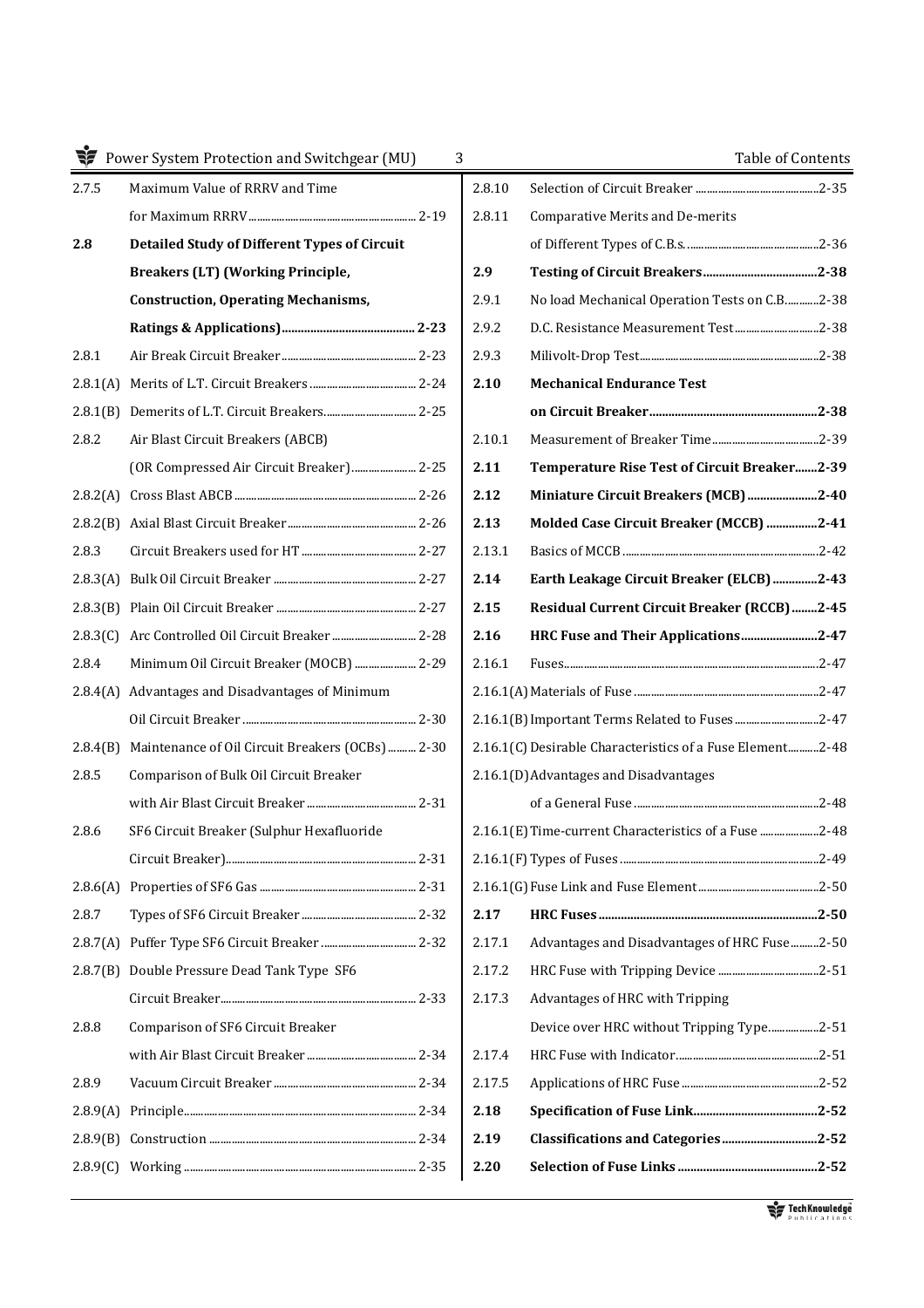| 2.21   |                                               |
|--------|-----------------------------------------------|
| 2.21.1 |                                               |
| 2.22   |                                               |
| 2.23   | <b>Protection of Radial Lines</b>             |
|        |                                               |
| 2.24   |                                               |
| 2.25   | <b>Equipment Incorporating Fuses  2-56</b>    |
| 2.26   | High Voltage Current Limiting "Fuses" 2-56    |
| 2.27   |                                               |
| 2.28   |                                               |
| 2.29   | Comparison of Fuse with Circuit Breaker  2-57 |
| 2.30   | <b>University Questions with Answers 2-58</b> |
|        |                                               |

## **Chapter 3 : Introduction to Protective Relaying 3-1 to 3-41**

| 3.1   |                                                      |
|-------|------------------------------------------------------|
| 3.1.1 |                                                      |
| 3.1.2 |                                                      |
| 3.1.3 |                                                      |
| 3.2   |                                                      |
| 3.2.1 |                                                      |
| 3.2.2 | Effects of Shunt Faults or Short Circuit Faults  3-4 |
|       |                                                      |

| <b>T</b> Power System Protection and Switchgear (MU)                                                                    | $\overline{4}$ | <b>Table of Contents</b>                          |  |
|-------------------------------------------------------------------------------------------------------------------------|----------------|---------------------------------------------------|--|
| 2.21                                                                                                                    | 3.2.3          | Open Circuit Faults or Series Faults 3-5          |  |
| 2.21.1                                                                                                                  | 3.3            |                                                   |  |
| 2.22                                                                                                                    | 3.3.1          |                                                   |  |
| 2.23<br><b>Protection of Radial Lines</b>                                                                               | 3.4            |                                                   |  |
| Discrimination between Two Fuses  2-55                                                                                  | 3.5            |                                                   |  |
| 2.24                                                                                                                    | 3.6            | <b>Backup Protection by Time Grading</b>          |  |
| Equipment Incorporating Fuses  2-56<br>2.25                                                                             |                |                                                   |  |
| High Voltage Current Limiting "Fuses" 2-56<br>2.26                                                                      | 3.7            | The Methods of Backup Protection  3-9             |  |
| 2.27<br>Expulsion Type High Voltage Fuses  2-56                                                                         | 3.8            | <b>Requirements and Qualities of</b>              |  |
| 2.28                                                                                                                    |                |                                                   |  |
| <b>Comparison of Fuse with Circuit Breaker  2-57</b>                                                                    | 3.9            | Some Important Other Terms in                     |  |
| 2.29                                                                                                                    |                |                                                   |  |
| 2.30<br><b>University Questions with Answers 2-58</b>                                                                   | 3.10           | Trip Circuit of Circuit Breaker3-11               |  |
| Module 3                                                                                                                | 3.11           | Distinction between Relay Unit, Protective        |  |
|                                                                                                                         |                | Scheme and Protective System3-11                  |  |
| Chapter 3: Introduction to Protective                                                                                   | 3.11.1         |                                                   |  |
| 3-1 to 3-41<br>Relaying                                                                                                 | 3.12           |                                                   |  |
| Syllabus : Shunt & Series Faults, causes and Effects of                                                                 | 3.13           | Electromechanical Relays, Static Relays3-13       |  |
| faults, Importance of protective relaying, Protective zones,                                                            | 3.14           |                                                   |  |
| primary & Back-up protection, Different types of backup                                                                 | 3.14.1         | Coupling and Trapping the Carrier into the        |  |
| protection, desirable qualities of protective relaying, PSM &                                                           |                | Desired Line Section and Single                   |  |
| TSM(Importance, Different types of Time current                                                                         |                |                                                   |  |
| characteristics and application), working principle of                                                                  | 3.14.2         | Advantages of Carrier Current Protection          |  |
| Electromagnetic Induction disc Relays, Thermal, bimetal                                                                 |                |                                                   |  |
| relays, Frequency relays, under/over voltage relays, DC                                                                 | 3.15           |                                                   |  |
| relays,                                                                                                                 | 3.16           |                                                   |  |
| Different Principles of protection : Over current & earth<br>fault (non- directional & directional types), differential | 3.17           |                                                   |  |
| protection(current and voltage type), distance protection                                                               | 3.18           |                                                   |  |
| (Working Principle and application of Impedance relay,                                                                  | 3.18.1         |                                                   |  |
| Causes and remedies of Over reach-under reach, Reactance                                                                | 3.18.2         |                                                   |  |
| and Mho relay, Power swing blocking relay).                                                                             | 3.18.3         |                                                   |  |
| 3.1                                                                                                                     | 3.18.4         |                                                   |  |
| 3.1.1                                                                                                                   | 3.18.5         |                                                   |  |
| 3.1.2                                                                                                                   | 3.18.6         |                                                   |  |
| 3.1.3                                                                                                                   | 3.19           |                                                   |  |
| 3.2                                                                                                                     | 3.20           | <b>Balanced Beam Relay (Electromagnetic)</b> 3-17 |  |
| Shunt Faults or Short Circuit Faults  3-3<br>3.2.1                                                                      | 3.21           |                                                   |  |
| 3.2.2<br>Effects of Shunt Faults or Short Circuit Faults  3-4                                                           | 3.22           | <b>Shaded Pole Structure</b>                      |  |
|                                                                                                                         |                |                                                   |  |

Tech Knowledge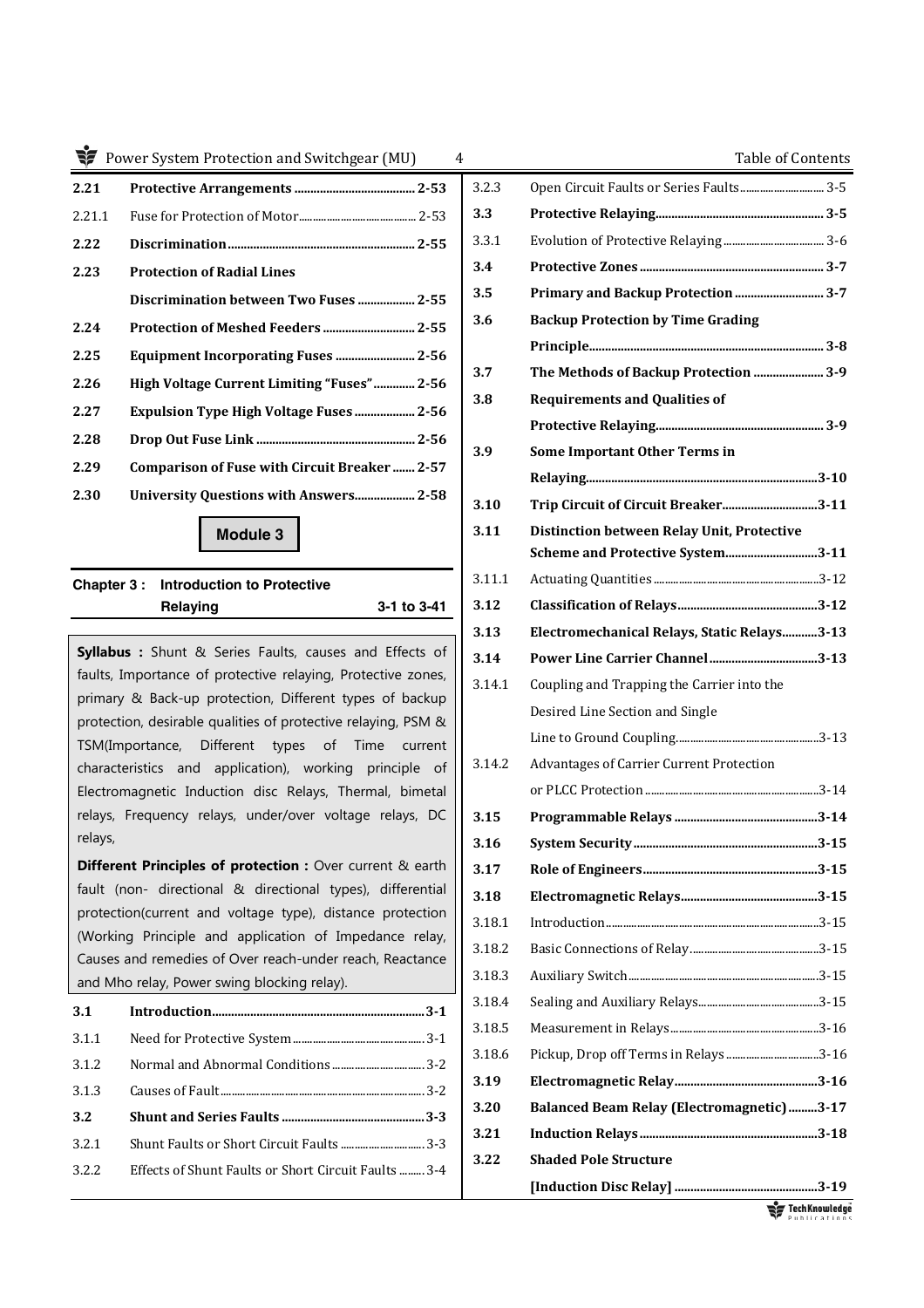| 3.23   | <b>IDMT Relays</b>                                 | 3.37                |                                                                                         |
|--------|----------------------------------------------------|---------------------|-----------------------------------------------------------------------------------------|
|        | (Inverse Definite Minimum Time)  3-19              | 3.38                | <b>University Questions with Answers 3-41</b>                                           |
| 3.23.1 |                                                    |                     |                                                                                         |
| 3.23.2 |                                                    |                     | Module 4                                                                                |
| 3.23.3 |                                                    |                     |                                                                                         |
| 3.23.4 |                                                    | Chapter 4 :         | <b>Protection Schemes Provided</b>                                                      |
| 3.23.5 | Time Setting Multiplier or Time Setting 3-25       |                     | for Major Apparatus<br>4-1 to 4-44                                                      |
| 3.24   | <b>Induction Type Over Current Relay</b>           |                     | Syllabus : Generators : Stator side (Differential, Restricted                           |
|        |                                                    |                     | Earth fault, protection for 100% winding, Negative phase                                |
| 3.24.1 | Induction Type Directional Power Relay 3-26        |                     | sequence, Reverse power, turn-turn fault), Rotor side (Field                            |
| 3.24.2 |                                                    |                     | suppression, field failure, Earth fault, turn to turn fault)                            |
| 3.24.3 |                                                    | <b>Transformers</b> | : Differential protection for star delta                                                |
|        |                                                    |                     | Transformer, Harmonic restraint relay, REF protection,                                  |
|        |                                                    |                     | Protection provided for incipient faults (Gas actuated relay).                          |
| 3.25   | Thermal and Bimetal Relays  3-29                   |                     | Induction motors : Protection of motor against over load,                               |
| 3.26   |                                                    |                     | short circuit, earth fault, single phasing, unbalance, locked                           |
| 3.27   | Under Voltage Fault Over Voltage Relay  3-30       |                     | rotor, phase reversal, under voltage, winding temperature,<br>Protection co-ordination. |
| 3.27.1 |                                                    |                     |                                                                                         |
| 3.28   |                                                    | 4.1                 |                                                                                         |
| 3.29   |                                                    | 4.1.1               |                                                                                         |
| 3.30   | Different Principles of Protection  3-31           |                     |                                                                                         |
| 3.30.1 |                                                    |                     | 4.1.1(B) Phase to Earth or Phase to Ground Fault 4-2                                    |
| 3.31   |                                                    |                     |                                                                                         |
| 3.31.1 | Applications of Over Current Relays 3-32           | 4.2                 |                                                                                         |
|        | 3.31.1(A) Directional Over Current Protection 3-32 | 4.2.1               |                                                                                         |
| 3.32   |                                                    | 4.2.2               |                                                                                         |
| 3.32.1 | Directional Earth fault Protection 3-32            | 4.3                 | <b>Abnormal Working Conditions in Alternator 4-3</b>                                    |
| 3.33   | Differential Protection Scheme 3-32                | 4.4                 |                                                                                         |
| 3.33.1 |                                                    | 4.4.1               | Differential Fault (Longitudinal Percentage                                             |
| 3.34   | Introduction to Distance Protection 3-33           |                     |                                                                                         |
| 3.34.1 |                                                    | 4.4.2               | Restricted Earth Fault Protection for Alternator 4-7                                    |
| 3.35   |                                                    |                     | 4.4.2(A) Issues Related to Restricted Earth                                             |
| 3.35.1 | Characteristics of Impedance Relay  3-35           |                     | Fault Protection by Differential System  4-8                                            |
| 3.35.2 | Effects of Arc Resistance on                       | 4.4.2(B)            |                                                                                         |
|        |                                                    |                     |                                                                                         |
| 3.35.3 | Effect of Power Swing on                           | 4.4.3               | <b>Negative Phase Sequence Protection</b>                                               |
|        |                                                    |                     |                                                                                         |
| 3.36   |                                                    | 4.4.4               |                                                                                         |
| 3.36.1 |                                                    | 4.4.5               | <b>Reverse Power Protection</b>                                                         |
|        |                                                    |                     | (Protection against Unbalance Loading) 4-12                                             |

| 3.37 |                                        |          |  |
|------|----------------------------------------|----------|--|
| 3.38 | University Questions with Answers 3-41 |          |  |
|      |                                        | Module 4 |  |
|      |                                        |          |  |

| 4.1      |                                                      |
|----------|------------------------------------------------------|
| 4.1.1    |                                                      |
| 4.1.1(A) |                                                      |
| 4.1.1(B) | Phase to Earth or Phase to Ground Fault 4-2          |
| 4.1.1(C) |                                                      |
| 4.2      |                                                      |
| 4.2.1    |                                                      |
| 4.2.2    |                                                      |
| 4.3      | <b>Abnormal Working Conditions in Alternator 4-3</b> |
| 4.4      |                                                      |
| 4.4.1    | Differential Fault (Longitudinal Percentage          |
|          |                                                      |
| 4.4.2    | Restricted Earth Fault Protection for Alternator 4-7 |
| 4.4.2(A) | <b>Issues Related to Restricted Earth</b>            |
|          | Fault Protection by Differential System  4-8         |
| 4.4.2(B) |                                                      |
| 4.4.3    | Negative Phase Sequence Protection                   |
|          |                                                      |
| 4.4.4    |                                                      |
| 4.4.5    | <b>Reverse Power Protection</b>                      |
|          | [Protection against Unbalance Loading] 4-12          |
|          | $E = T$ ech Knowledna                                |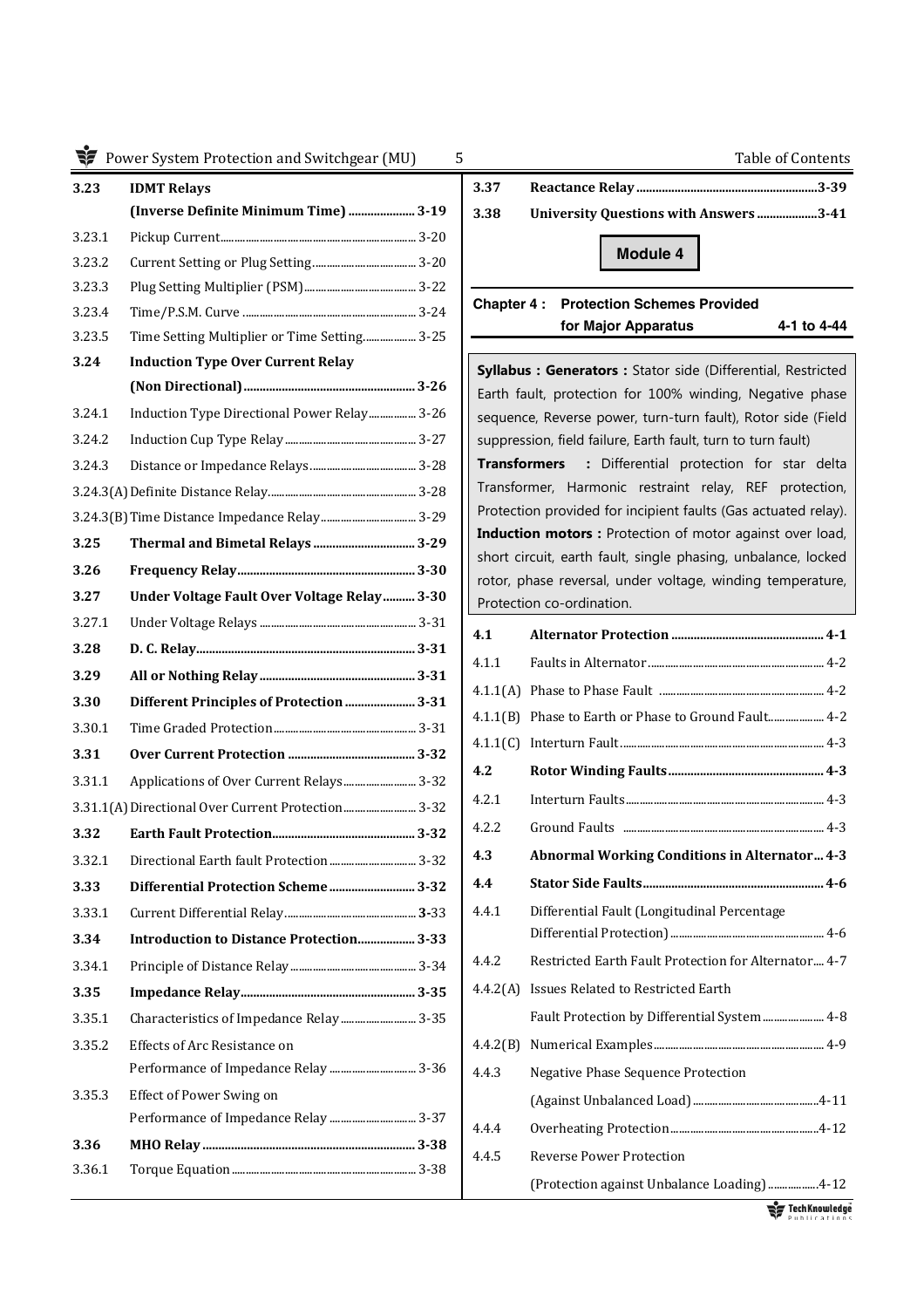|          | Power System Protection and Switchgear (MU)             | 6      | Table of Contents                                |
|----------|---------------------------------------------------------|--------|--------------------------------------------------|
| 4.4.6    | Turn to Turn (Inter Turn) Fault                         | 4.5.8  |                                                  |
|          |                                                         | 4.5.9  | Gas Actuated Relay (Buchholz Relay) for          |
| 4.4.6(A) | <b>Transverse Differential Protection</b>               |        | Protection Against Incipient Faults4-32          |
|          |                                                         | 4.5.10 |                                                  |
| 4.4.6(B) | 100% Stator Earth Fault Protection of Winding. 4-13     | 4.6    |                                                  |
| 4.4.7    |                                                         | 4.6.1  | General Information of 3-Phase                   |
|          | 4.4.7(A) Protection against Loss of Field               |        |                                                  |
|          | (Field Failure) or Loss of Excitation 4-14              | 4.6.2  | Permissible Limits of Variation of Supply        |
|          |                                                         |        | Voltage to Motor and Variation of Frequency 4-34 |
|          | 4.4.7(C) Protection against Loss of Excitation using    | 4.6.3  | Behaviour of 3-Phase Induction                   |
|          |                                                         |        |                                                  |
|          | 4.4.7(D) Protection against Over speeding               | 4.6.4  |                                                  |
|          |                                                         | 4.6.5  | The Changes for 10 % Increase or 10 %            |
| 4.4.8    |                                                         |        |                                                  |
| 4.4.9    |                                                         | 4.6.6  | Protection Systems for Induction Motor 4-36      |
| 4.4.9(A) |                                                         | 4.7    | Direct "ON-LINE" Starter (DOL)                   |
| 4.4.10   | Abnormalities and Faults of Transformer 4-19            |        | (Which Protects Motor from Overload)4-36         |
|          | 4.4.10(A) Information Needed for Protective Scheme      | 4.7.1  | Overload (RTD Base Overload Protection)4-37      |
|          |                                                         |        |                                                  |
|          |                                                         | 4.8    | Short Circuit Phase Faults, Earth Faults         |
|          |                                                         |        |                                                  |
|          |                                                         | 4.8.1  | Short Circuit Protection by HRC Fuse 4-38        |
|          |                                                         | 4.8.2  | Short Circuit Protection by Differential         |
| 4.5      | <b>Differential Protection Scheme</b>                   |        |                                                  |
|          |                                                         | 4.8.3  | Phase Fault and Ground Fault Protection 4-39     |
| 4.5.1    | Differential Protection Scheme/ Merz-Price              | 4.8.4  |                                                  |
|          | Protection Scheme for Delta - Delta $(\Delta - \Delta)$ | 4.9    |                                                  |
|          |                                                         | 4.9.1  |                                                  |
| 4.5.2    | Differential Protection Scheme / Merz-Price             | 4.10   |                                                  |
|          | Protection Scheme for Delta-Star $(\Delta - Y)$         | 4.11   | <b>Phase Reversals (Reverse Phase</b>            |
|          |                                                         |        |                                                  |
| 4.5.3    | Difficulties in Differential Protection Scheme 4-28     | 4.12   |                                                  |
| 4.5.4    | Percentage Differential Scheme for                      | 4.12.1 |                                                  |
|          |                                                         | 4.12.2 |                                                  |
|          |                                                         | 4.13   |                                                  |
| 4.5.5    |                                                         | 4.14   |                                                  |
| 4.5.6    |                                                         | 4.15   |                                                  |
| 4.5.6(A) | Protection Against Inrush Current                       | 4.15.1 | Coordination of Protection Concept 4-42          |
|          |                                                         | 4.15.2 | Steps involved in Protection co-ordination4-42   |
| 4.5.7    | Restricted Earth Fault Protection 4-31                  |        |                                                  |

|        | Table of Contents                                |
|--------|--------------------------------------------------|
| 4.5.8  |                                                  |
| 4.5.9  | Gas Actuated Relay (Buchholz Relay) for          |
|        | Protection Against Incipient Faults4-32          |
| 4.5.10 |                                                  |
| 4.6    |                                                  |
| 4.6.1  | General Information of 3-Phase                   |
|        |                                                  |
| 4.6.2  | Permissible Limits of Variation of Supply        |
|        | Voltage to Motor and Variation of Frequency 4-34 |
| 4.6.3  | Behaviour of 3-Phase Induction                   |
|        |                                                  |
| 4.6.4  |                                                  |
| 4.6.5  | The Changes for 10 % Increase or 10 %            |
|        |                                                  |
| 4.6.6  | Protection Systems for Induction Motor 4-36      |
| 4.7    | Direct "ON-LINE" Starter (DOL)                   |
|        | (Which Protects Motor from Overload)4-36         |
| 4.7.1  | Overload (RTD Base Overload Protection)4-37      |
| 4.8    | Short Circuit Phase Faults, Earth Faults         |
|        |                                                  |
| 4.8.1  | Short Circuit Protection by HRC Fuse 4-38        |
| 4.8.2  | Short Circuit Protection by Differential         |
|        |                                                  |
| 4.8.3  | Phase Fault and Ground Fault Protection 4-39     |
| 4.8.4  |                                                  |
| 4.9    |                                                  |
| 4.9.1  |                                                  |
| 4.10   |                                                  |
| 4.11   | <b>Phase Reversals (Reverse Phase</b>            |
|        |                                                  |
| 4.12   |                                                  |
| 4.12.1 |                                                  |
| 4.12.2 |                                                  |
| 4.13   |                                                  |
| 4.14   |                                                  |
| 4.15   |                                                  |
| 4.15.1 | Coordination of Protection Concept 4-42          |
| 4.15.2 | Steps involved in Protection co-ordination4-42   |
|        |                                                  |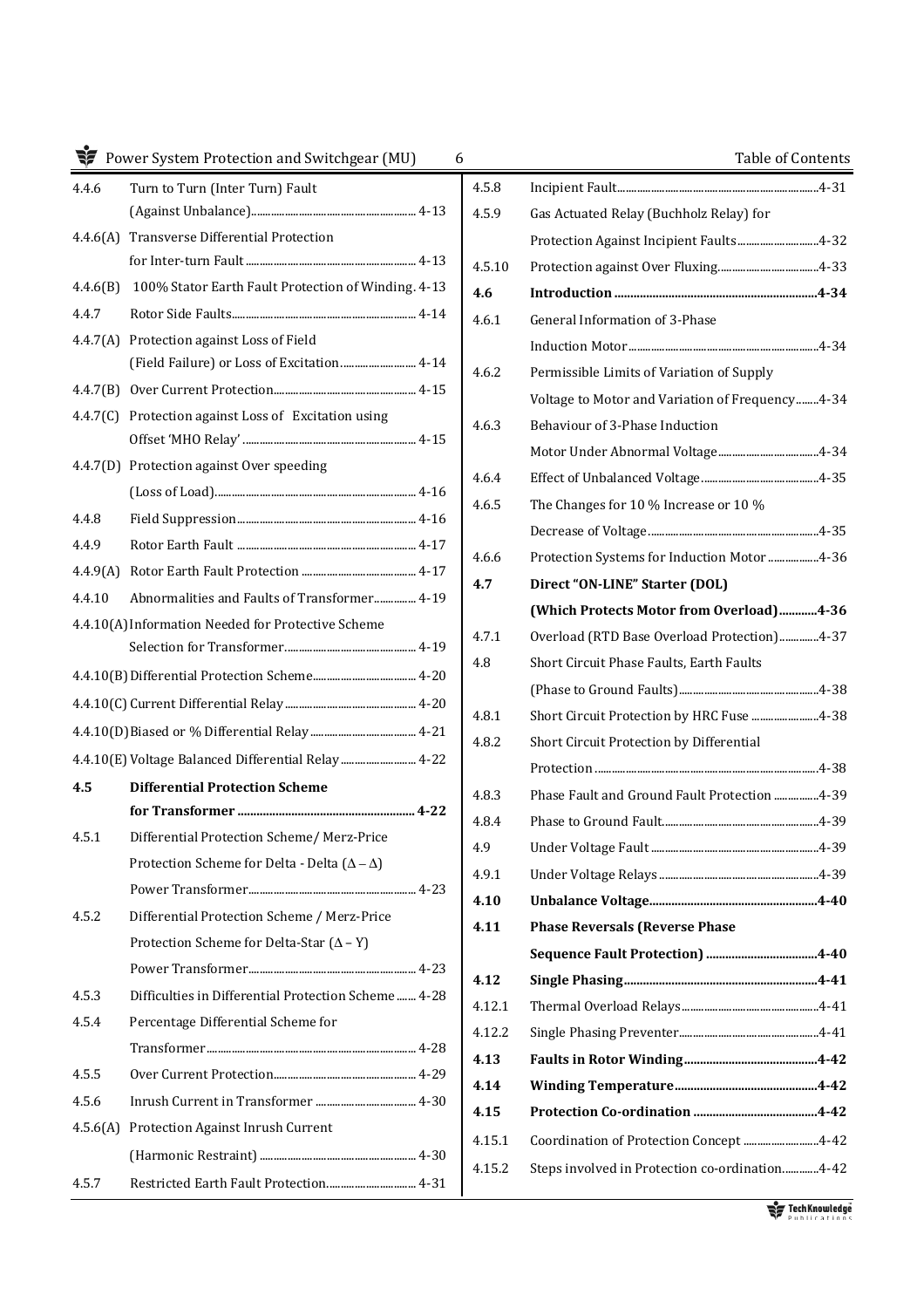|             | Power System Protection and Switchgear (MU)                                                                   | 7        |
|-------------|---------------------------------------------------------------------------------------------------------------|----------|
| 4.15.3      | Benefits of Protection coordination  4-43                                                                     | 5.       |
| 4.16        | <b>University Questions with Answers 4-44</b>                                                                 | 5.       |
|             |                                                                                                               | 5.       |
|             | <b>Module 5</b>                                                                                               |          |
|             | <b>Chapter 5: Protection of Transmission</b>                                                                  | 5.       |
|             | 5-1 to 5-25<br>Lines                                                                                          | 5.       |
|             | Syllabus : Feeder protection : Time grading, current<br>grading, combined time and current grading protection | 5.       |
|             | provided for Radial, Ring Main, Parallel, T- Feeder.                                                          | 5.       |
|             | Bus Zone Protection : Differential protection provided<br>for different types of bus zones.                   | 5.       |
|             | LV, MV, HV Transmission Lines : Protection provided by                                                        | 5.       |
|             | over current, earth fault, Differential and Stepped distance                                                  | 5.       |
| protection. |                                                                                                               | 5.       |
|             | EHV and UHV Transmission lines : Need for auto-                                                               | 5.       |
|             | reclosure schemes, Carrier aided distance protection<br>(Directional comparison method), Power Line Carrier   | 5.       |
|             | Current protection (Phase comparison method).                                                                 | 5.       |
| 5.1         |                                                                                                               | 5.<br>5. |
| 5.1.1       | Time Grading Protection for Feeder                                                                            |          |
|             |                                                                                                               | 5.       |
|             | 5-3. I.1(A) Inverse Time Relay for Radial Feeder Lines  5-3                                                   | 5.       |
|             | 5-3. Time Graded Protection for Parallel Feeders 5-3                                                          |          |
|             | 5-1.1(C) Time Graded Protection for Ring Main System  5-4                                                     |          |
|             | 5.1.1(D) Time Graded Protection for Tee'd                                                                     | 5.       |
|             |                                                                                                               |          |
| 5.1.2       | Current Graded Over Current Protection                                                                        | 5.       |
|             |                                                                                                               |          |
|             | 5.1.2(A) Combined Time and Current Grading                                                                    | 5.       |
|             |                                                                                                               |          |
| 5.2         | Bus-bars, Bus-zone Protection 5-6                                                                             | 5.       |
| 5.2.1       |                                                                                                               | 5.       |
| 5.2.2       |                                                                                                               |          |
| 5.3         | <b>Busbar Protection by Over Current Relays 5-6</b>                                                           | 5.       |
| 5.3.1       | Busbar Protection by Differential Protection 5-7                                                              | 5.       |
| 5.3.2       |                                                                                                               |          |
| 5.3.3       |                                                                                                               | 5.       |
| 5.4         |                                                                                                               | 5.       |
| 5.5         | Ground (Earth) Fault Protection 5-10                                                                          | 5.       |

|          | Table of Contents                                 |
|----------|---------------------------------------------------|
| 5.6      | Introduction to Distance Protection 5-10          |
| 5.6.1    |                                                   |
| 5.6.2    | Factors to be Considered while Selecting          |
|          |                                                   |
| 5.7      | Three Stepped Distance Protection5-12             |
| 5.7.1    | Trip Contact Configuration of Three               |
|          |                                                   |
| 5.7.2    | Three Stepped Protection of Double                |
|          |                                                   |
| 5.8      | Need of Auto-reclosing Schemes5-14                |
| 5.8.1    |                                                   |
| 5.8.1(A) |                                                   |
| 5.8.1(B) |                                                   |
| 5.9      |                                                   |
| 5.9.1    |                                                   |
| 5.9.2    | Microwave Communication Channels5-16              |
| 5.9.3    |                                                   |
| 5.9.4    | Power Line Carrier Communication (PLCC) 5-17      |
| 5.9.5    | Comparison between Various                        |
|          |                                                   |
| 5.10     | <b>Power Line Carrier Current Protection 5-18</b> |
| 5.10.1   | Coupling and Trapping the Carrier into            |
|          | the Desired Line Section and Single               |
|          |                                                   |
| 5.10.2   | <b>Advantages of Carrier Current</b>              |
|          |                                                   |
| 5.11     | <b>Unit Type Carrier-Aided Directional</b>        |
|          |                                                   |
| 5.11.1   | Carrier Aided Distance Scheme                     |
|          |                                                   |
| 5.12     | Phase Comparison Relaying (Unit Scheme)  5-21     |
| 5.13     | <b>Other Important Protective Methods</b>         |
|          | for Feeders/Transmission Line 5-22                |
| 5.13.1   |                                                   |
|          | 5.13.1(A) Merz-Price Differential Voltage         |
|          | Balance System (For Feeder Line)5-22              |
| 5.14     | Introduction to the Concept of Islanding 5-23     |
| 5.14.1   | The Objective of Islanding are as follows5-23     |
| 5.14.2   |                                                   |